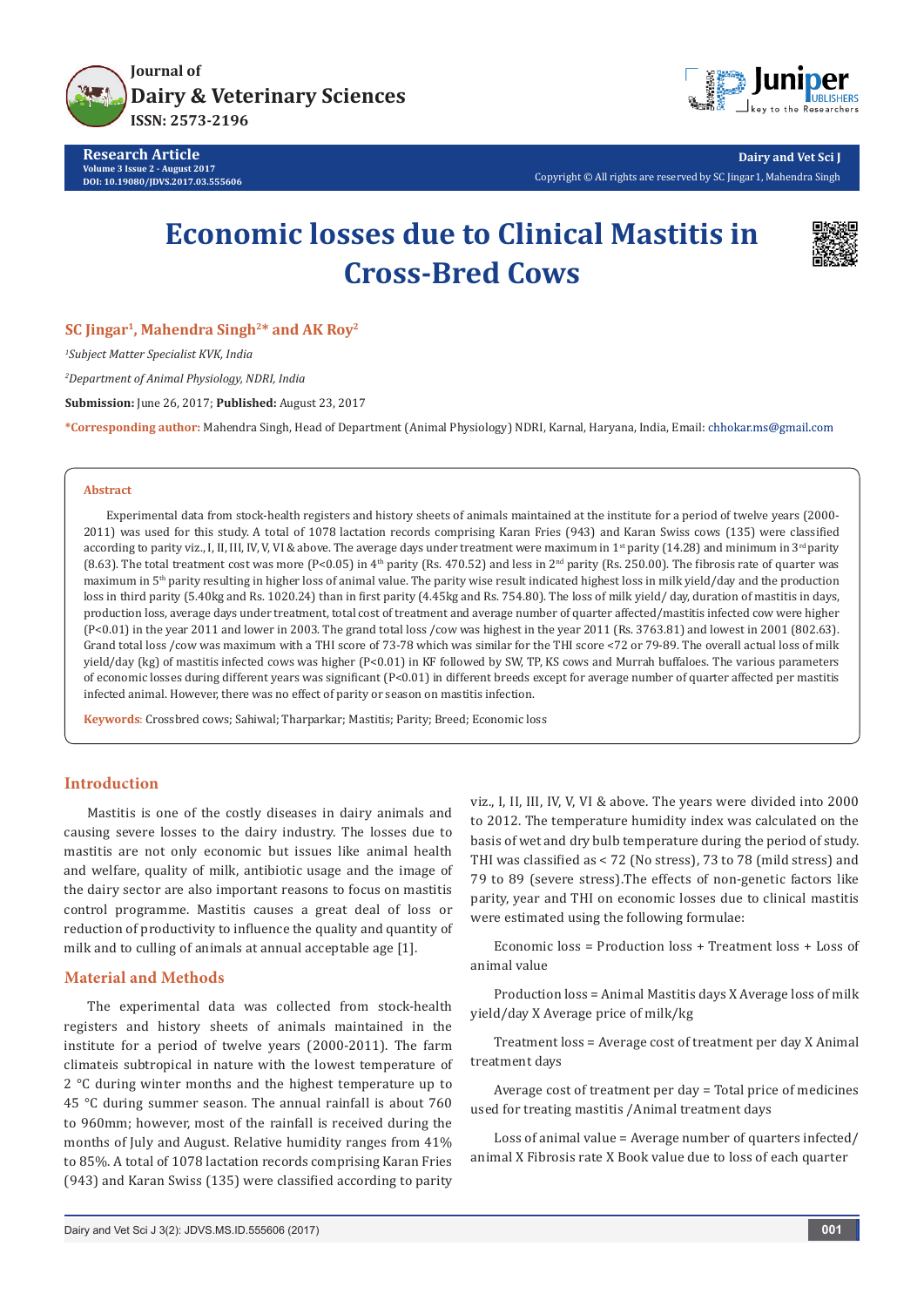Fibrosis rate = Number of quarters resulted in fibrosis/ Number of quarters affected

The treatment cost incurred on mastitis was ascertained by considering the medicines used for treatment. The price of medicine was taken by using the wholesale price index of antibiotics with respect to the year 2011 as the base. The implied price service was used to calculate the cost of treatment based on the number of days an animal received treatment.

The loss of milk during the period of mastitis was calculated by the difference between the average milk yield potential of the dairy animals and average milk yield during disease. The milk yield potential of the dairy animals was taken as the average of 14 day's milk yield before the date of incidence of disease and 14 days after the cure of animals. The quantity of milk that reduced due to mastitis was considered as milk loss. The reduction in milk was recorded in liters.

The prevailing price of milk in 2011 was taken as milk procurement price being paid by the Haryana Milk Cooperative Federation based on fat and SNF percentage in milk. The prices of earlier years that is 2000-2010 was worked out using the wholesale price index of milk with year 2011 as the base. These prices were then multiplied by the quantity of milk losses to arrive at the production loss in value terms.

The loss of book value of an animal due to incidence of disease or defect was evaluated as per the practice followed at Livestock Research Centre at National Dairy Research Institute, Karnal. The prices of adult animals were kept same up to third lactation. Depreciation  $\omega$ 10% was accounted for 4th and 5<sup>th</sup> lactations.

The rate of depreciation was doubled beyond  $6<sup>th</sup>$  lactation to the maximum of 80 per cent.

Mastitis: The depreciation was calculated in animals suffering from mastitis as under

- I. One teat blind  $\rightarrow$  15%
- II. Two teat blind  $\rightarrow$  40%
- III. Three teat blind  $\rightarrow 60\%$
- IV. Four teat blind  $\rightarrow$  90%, if not pregnant

The depreciation was charged at the rate of 80% in case of confirmed pregnancy.

#### **Results**

The overall loss of milk yield per day was more in KF than the KS (4.90 vs 3.41kg) however average mastitis days were nonsignificant between the breed (16.12 vs 17.02 days). The average production loss was higher in KF than the KS (Rs 867.95 vs Rs 622.01) but days under treatment were not different (12.13 and 12.06 days). However, treatment expenditure/day (Rs. 32.13 vs 35.83) and total treatment expenditure (Rs 389.16 vs 431.98) was lower in KF cows in comparison to KS (Table 1). Fibrosis rate and average number of quarter affected/mastitis infected cows did not vary between the breed. Each fibrosed quarter led to the declining of value by Rs 2296.54 and Rs 1297.15 in KF and KS cows respectively. The loss of animal value was higher in KF than the KS cows (Rs 238.32 and 173.09) and grand total loss was Rs 1227.08 in KS cows and (Rs 1495.43) in KF cows infected with clinical mastitis.

|  | × | ×<br>۰, |  |
|--|---|---------|--|
|  |   |         |  |

| Average<br>number.<br>Loss of<br>Ave-<br>Aver-<br><b>Decrease</b><br>Aver-<br>Product-<br><b>Total</b><br>Avera-<br>of<br>value<br>value/<br>Treat-<br>rage<br>age<br>age<br>Fibro-<br>ion loss<br>treatment<br>ge<br>loss of<br>of each<br>price<br>$\text{cow}(Rs.)$<br>mentexpen-<br>quarter<br>days<br>sis<br>(Rs.)<br><b>Effect</b><br>No.<br>expenditure<br>mast-<br>milk/<br>/ kg of<br>under<br>affected /<br>fibrosed<br>$(13)=(10)$<br>diture /<br>itis<br>$(6)=(3)x$<br>(Rs.)<br>rate<br>milk<br>day(Rs.)<br>mastitis<br>x(11)<br>day<br>treat-<br>quarter<br>days<br>$(9)=(7)x(8)$<br>$(4)$ x $(5)$<br>(Rs.)<br>x(12)<br>infected<br>(kg)<br>(Rs.)<br>ment<br>cow | total<br>loss(Rs.<br>$\text{row}$ )<br>$(14)=(6)$<br>x(9)<br>x(13) |  |  |  |  |  |  |  |  |  |
|-------------------------------------------------------------------------------------------------------------------------------------------------------------------------------------------------------------------------------------------------------------------------------------------------------------------------------------------------------------------------------------------------------------------------------------------------------------------------------------------------------------------------------------------------------------------------------------------------------------------------------------------------------------------------------|--------------------------------------------------------------------|--|--|--|--|--|--|--|--|--|
| 3<br>$\overline{7}$<br>8<br>$\overline{2}$<br>5<br>9<br>6<br>10<br>4<br>12<br>13<br>$\mathbf{1}$<br>11                                                                                                                                                                                                                                                                                                                                                                                                                                                                                                                                                                        | 14                                                                 |  |  |  |  |  |  |  |  |  |
| 135<br>35.83<br>3.41<br>17.02<br>10.02<br>622.01<br>12.06<br>431.98<br>0.06<br>1297.2<br>173.09<br>Overall<br>1.61                                                                                                                                                                                                                                                                                                                                                                                                                                                                                                                                                            | 1227.1                                                             |  |  |  |  |  |  |  |  |  |
| Parity                                                                                                                                                                                                                                                                                                                                                                                                                                                                                                                                                                                                                                                                        |                                                                    |  |  |  |  |  |  |  |  |  |
| 32<br>14.28<br>2.98<br>19.78<br>9.63<br>567.63<br>32.44<br>463.25<br>0.04<br>1.5<br>2136<br>133.5<br>First                                                                                                                                                                                                                                                                                                                                                                                                                                                                                                                                                                    | 1164.4                                                             |  |  |  |  |  |  |  |  |  |
| 28<br>3.33<br>15.79<br>475.73<br>23.06<br>250<br>1.7<br>9.05<br>10.84<br>0.04<br>2091<br>142.19<br>Second                                                                                                                                                                                                                                                                                                                                                                                                                                                                                                                                                                     | 867.91                                                             |  |  |  |  |  |  |  |  |  |
| 19<br>3.23<br>11.58<br>8.9<br>332.86<br>8.63<br>40.09<br>0.04<br>110.98<br>Third<br>345.95<br>1.38<br>2091                                                                                                                                                                                                                                                                                                                                                                                                                                                                                                                                                                    | 789.79                                                             |  |  |  |  |  |  |  |  |  |
| 16<br>3.46<br>16.44<br>8.82<br>10.88<br>0.07<br>1983.2<br>501.63<br>43.25<br>470.52<br>1.75<br>247.89<br>Fourth                                                                                                                                                                                                                                                                                                                                                                                                                                                                                                                                                               | 1220                                                               |  |  |  |  |  |  |  |  |  |
| 13<br>3.02<br>20.43<br>9.59<br>13.07<br>28.78<br>1639<br>Fifth<br>591.69<br>376.16<br>0.11<br>1.57<br>270.87                                                                                                                                                                                                                                                                                                                                                                                                                                                                                                                                                                  | 1238.7                                                             |  |  |  |  |  |  |  |  |  |
| Sixth &<br>27<br>3.48<br>13.92<br>10.42<br>9.88<br>$\overline{0}$<br>$\boldsymbol{0}$<br>$\boldsymbol{0}$<br>504.76<br>36.85<br>364.12<br>1.73<br>above                                                                                                                                                                                                                                                                                                                                                                                                                                                                                                                       | 868.88                                                             |  |  |  |  |  |  |  |  |  |
| Year                                                                                                                                                                                                                                                                                                                                                                                                                                                                                                                                                                                                                                                                          |                                                                    |  |  |  |  |  |  |  |  |  |
| 17.33<br>2000<br>15<br>2.03<br>7.88<br>277.27<br>14.87<br>20.8<br>1976.4<br>395.99<br>309.17<br>0.11<br>1.87                                                                                                                                                                                                                                                                                                                                                                                                                                                                                                                                                                  | 982.43                                                             |  |  |  |  |  |  |  |  |  |
| 22<br>2.82<br>16.32<br>17.08<br>278.67<br>280.72<br>2001<br>20.09<br>8.06<br>456.65<br>0.08<br>1.77<br>2061.8                                                                                                                                                                                                                                                                                                                                                                                                                                                                                                                                                                 | 1016                                                               |  |  |  |  |  |  |  |  |  |
| 13<br>5.33<br>2002<br>16.77<br>8.37<br>748.11<br>12.46<br>25<br>$\overline{0}$<br>$\boldsymbol{0}$<br>311.54<br>1.92<br>$\bf{0}$                                                                                                                                                                                                                                                                                                                                                                                                                                                                                                                                              | 1059.7                                                             |  |  |  |  |  |  |  |  |  |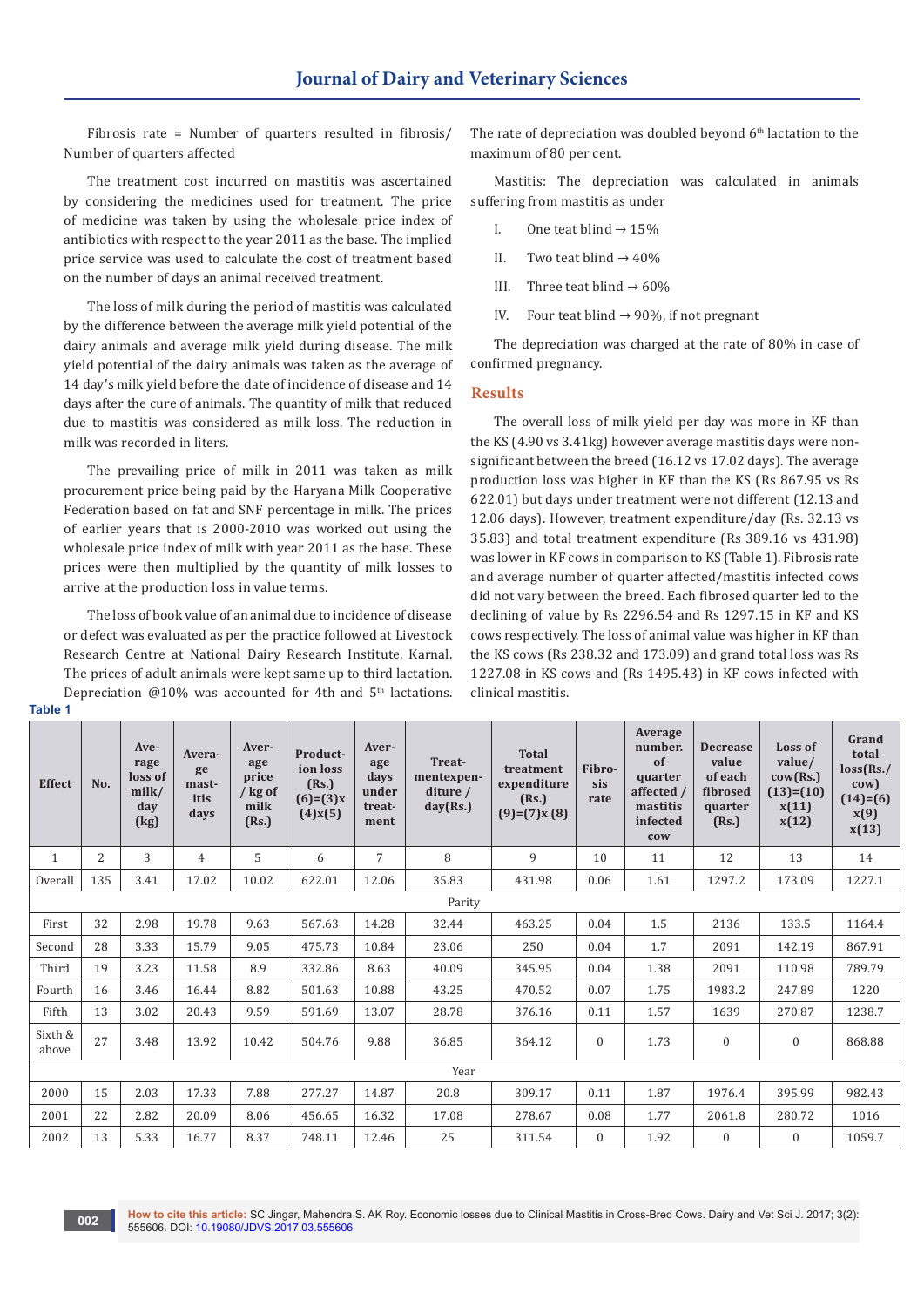## **Journal of Dairy and Veterinary Sciences**

| 2003        | 20 | 2.25 | 6.35  | 8.53  | 121.87  | 5.6   | 34.48     | 193.07  | $\mathbf{0}$ | 1.4          | $\mathbf{0}$     | $\overline{0}$   | 314.94 |
|-------------|----|------|-------|-------|---------|-------|-----------|---------|--------------|--------------|------------------|------------------|--------|
| 2004        | 16 | 2.45 | 14.94 | 8.96  | 327.91  | 10.31 | 39.78     | 410.21  | $\mathbf{0}$ | 1.31         | $\mathbf{0}$     | $\boldsymbol{0}$ | 738.12 |
| 2005        | 14 | 3.1  | 9.5   | 9     | 265.05  | 6.07  | 42.4      | 257.42  | $\Omega$     | 1.36         | $\overline{0}$   | $\boldsymbol{0}$ | 522.47 |
| 2006        | 9  | 6.58 | 31.33 | 9.56  | 1971.02 | 14.44 | 38.1      | 550.39  | 0.07         | 1.67         | 1962.9           | 218.54           | 2740   |
| 2007        | 4  | 5.28 | 8     | 10.14 | 428.31  | 7.25  | 32.52     | 235.77  | $\mathbf{0}$ | $\mathbf{1}$ | $\overline{0}$   | $\overline{0}$   | 664.09 |
| 2008        | 5  | 2.73 | 20.2  | 10.81 | 596.13  | 17    | 53.43     | 908.24  | 0.25         | $\mathbf{1}$ | 1657.3           | 414.32           | 1918.7 |
| 2009        | 6  | 2.56 | 18.67 | 12.36 | 590.64  | 10.33 | 40.27     | 416.17  | 0.07         | 2.33         | 1620.8           | 251.77           | 1258.6 |
| 2010        | 5  | 3.97 | 35.6  | 15.39 | 2175.1  | 25.8  | 47.44     | 1223.92 | 0.14         | 1.4          | 2091             | 418.2            | 3817.2 |
| 2011        | 6  | 3.28 | 11.67 | 16.86 | 645.18  | 9.33  | 59.22     | 552.68  | $\mathbf{0}$ | 2.33         | $\boldsymbol{0}$ | $\boldsymbol{0}$ | 1197.9 |
|             |    |      |       |       |         |       | Thi Score |         |              |              |                  |                  |        |
| < 72        | 51 | 3.17 | 17.16 | 9.58  | 521.13  | 11.71 | 30.16     | 353.14  | 0.06         | 1.84         | 1891.6           | 201.87           | 1076.1 |
| 73<br>to78  | 23 | 3.17 | 16.22 | 9     | 462.68  | 13.52 | 29.92     | 404.57  | 0.13         | 1.48         | 2121             | 408.08           | 1275.3 |
| 79<br>to 89 | 61 | 3.34 | 15.74 | 9.53  | 500.93  | 10.61 | 37.38     | 396.61  | 0.05         | 1.49         | 1917.2           | 139.98           | 1037.5 |

#### **Effect of parity on economic losses in KF and KS cows**

The parity wise result indicated highest loss in milk yield/ day and the production loss in third parity (5.40kg and Rs 1020.24) than in first parity (4.45kg and Rs 754.80). The days in mastitis were more in third parity (17.76 days) and were lower in 6<sup>th</sup> & above parity (15.10 days). Average price of milk / kg was more (Rs.10.79) in first parity and lower in sixth & above parities (Rs 9.74). The average days under treatment, treatment expenditure/day and the total treatment expenditure were marginally different during different parities. Fibrosis rate was maximum in  $1<sup>st</sup>$  parity (0.09) and decreased in  $6<sup>th</sup>$ &above parity (0.03). The average number of quarter affected/mastitis infected cow was more in  $6<sup>th</sup>$ & above parities (1.83) and but lowest in 1<sup>st</sup> parity (1.42). The decrease in value of fibrosis quarter increased from first parity to fourth parity and therefore, declined with a value of Rs 876.67 in sixth & above parities. A similar trend in loss of value of cow was found during different parities (Table 2).

The grand total loss was more in third (Rs 1693.43) and lower in 6th&above parities (Rs 1171.06) in KF cows. In Karan Swiss cows the average loss in milk yield/day varied from 2.98kg in first parity to 3.48kg in sixth & above parity and increased with increase in parity order in KS cows. There was no trend in average number of days in mastitis which ranged from 11.58 to 20.43 in different parities. The average price of milk/kg was higher in  $6<sup>th</sup>$ & above parity (Rs 10.42); however, milk production loss was maximum in 5th parity (Rs 591.69) and minimum in 3rd parity (Rs 332.86). The average days under treatment were maximum in  $1<sup>st</sup>$  parity (14.28) and minimum in 3rd parity (8.63). The total treatment cost was more (P<0.05) in 4thparity (Rs 470.52) and less in 2nd parity (Rs 250.00). The fibrosis rate of quarter was maximum in 5<sup>th</sup> parity resulting in higher loss of animal value. However, number of quarters affected /cow did not exhibit any set pattern. The grand total loss/cow was higher in fifth (Rs 1238.72) and lower in sixth & above parities (Rs 868.88).

#### **Table 2**

| <b>Effect</b>    | No.            | Ave-<br>rage<br>Loss of<br>Milk/<br>day<br>(kg) | Avera-<br>ge<br>Mast-<br>itis<br><b>Days</b> | Aver-<br>age<br>price<br>/ kg of<br>milk<br>(Rs.) | Product-<br>ion loss<br>(Rs.)<br>$(6)=(3)x$<br>$(4)$ x $(5)$ | Aver-<br>age<br>days<br>under<br>treat-<br>ment | Treat-<br>mentexpe-<br>nditure /<br>day(Rs.) | <b>Total</b><br>treatment<br>expendit-<br>ure(Rs.)<br>$(9)=(7)x$<br>(8) | Fibro-<br>sis rate | Averageno.<br>of quarter<br>affected /<br>mastitis<br>infected<br><b>COW</b> | <b>Decrease</b><br>value<br>of each<br>fibrosed<br>quarter<br>(Rs.) | Loss of<br>value/<br>$\text{cow}(Rs.)$<br>$(13)=(10)$<br>x(11)<br>x(12) | Grand<br>total<br>$loss$ (Rs./<br>$\text{row}$<br>$(14)=(6)$<br>x(9)x(13) |
|------------------|----------------|-------------------------------------------------|----------------------------------------------|---------------------------------------------------|--------------------------------------------------------------|-------------------------------------------------|----------------------------------------------|-------------------------------------------------------------------------|--------------------|------------------------------------------------------------------------------|---------------------------------------------------------------------|-------------------------------------------------------------------------|---------------------------------------------------------------------------|
| $\mathbf{1}$     | $\overline{2}$ | 3                                               | $\overline{4}$                               | 5                                                 | 6                                                            | 7                                               | 8                                            | 9                                                                       | 10                 | 11                                                                           | 12                                                                  | 13                                                                      | 14                                                                        |
| Overall          | 943            | 4.9                                             | 16.12                                        | 10.46                                             | 867.95                                                       | 12.13                                           | 32.13                                        | 389.16                                                                  | 0.06               | 1.62                                                                         | 2296.54                                                             | 238.32                                                                  | 1495.43                                                                   |
|                  | Parity         |                                                 |                                              |                                                   |                                                              |                                                 |                                              |                                                                         |                    |                                                                              |                                                                     |                                                                         |                                                                           |
| First            | 260            | 4.45                                            | 15.72                                        | 10.79                                             | 754.8                                                        | 11.47                                           | 34.26                                        | 392.92                                                                  | 0.09               | 1.42                                                                         | 2294.97                                                             | 308.94                                                                  | 1456.66                                                                   |
| Second           | 176            | 4.66                                            | 15.73                                        | 10.76                                             | 788.73                                                       | 12.64                                           | 31.87                                        | 402.84                                                                  | 0.06               | 1.61                                                                         | 2389.44                                                             | 230.53                                                                  | 1422.1                                                                    |
| Third            | 169            | 5.4                                             | 17.76                                        | 10.64                                             | 1020.24                                                      | 13.22                                           | 32.69                                        | 432.33                                                                  | 0.05               | 1.71                                                                         | 2713.69                                                             | 240.86                                                                  | 1693.43                                                                   |
| Fourth           | 121            | 4.98                                            | 15.82                                        | 10.43                                             | 822.27                                                       | 11.26                                           | 34.64                                        | 390.24                                                                  | 0.06               | 1.66                                                                         | 2827.62                                                             | 303.79                                                                  | 1516.3                                                                    |
| Fifth            | 78             | 5.12                                            | 16.52                                        | 9.98                                              | 844.13                                                       | 12.68                                           | 29.58                                        | 375.09                                                                  | 0.06               | 1.64                                                                         | 2679.21                                                             | 274.01                                                                  | 1493.23                                                                   |
| Sixth &<br>above | 138            | 5.31                                            | 15.1                                         | 9.74                                              | 780.96                                                       | 11.58                                           | 29.3                                         | 339.24                                                                  | 0.03               | 1.83                                                                         | 876.67                                                              | 50.86                                                                   | 1171.06                                                                   |
|                  |                |                                                 |                                              |                                                   |                                                              |                                                 | Year                                         |                                                                         |                    |                                                                              |                                                                     |                                                                         |                                                                           |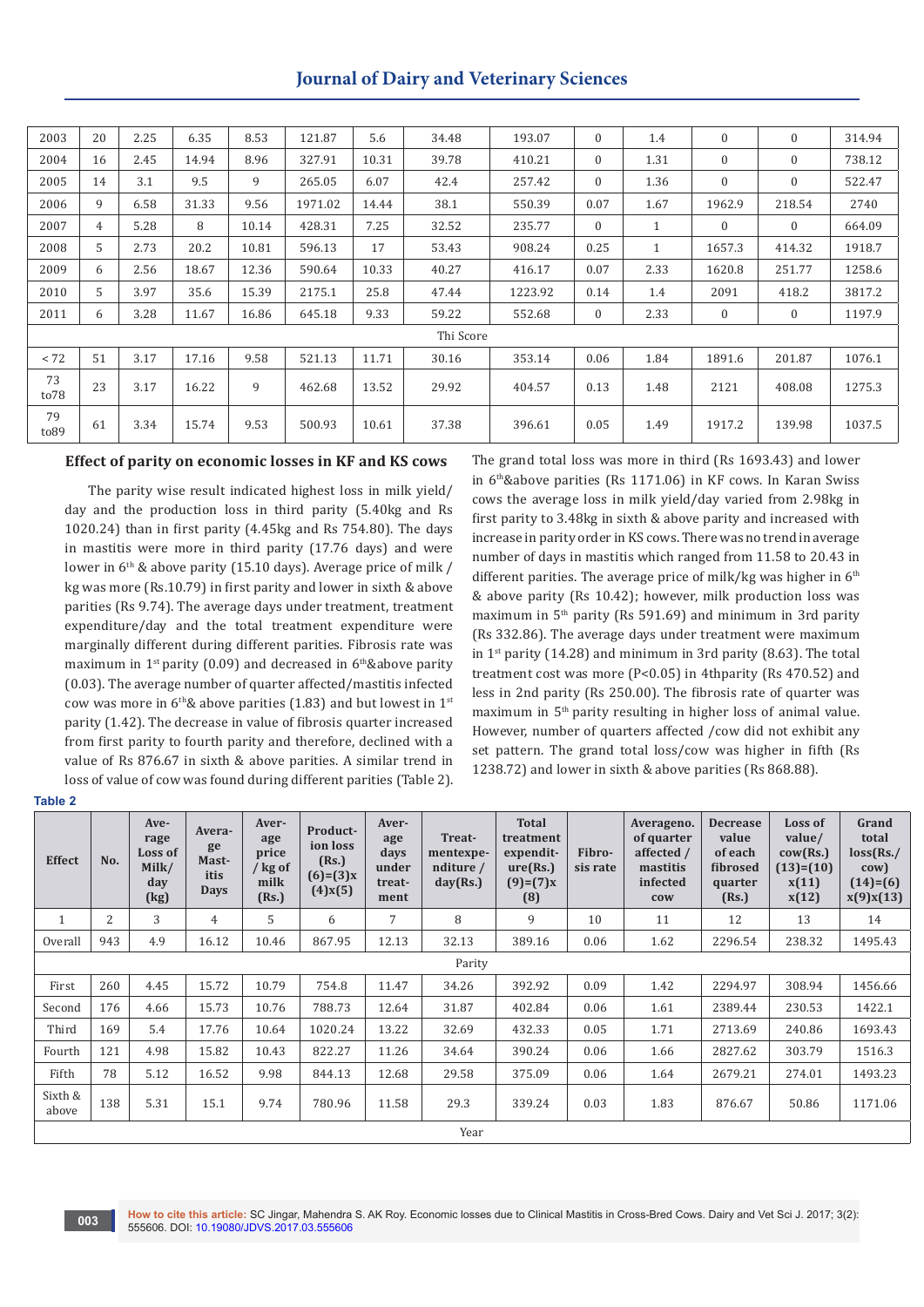| <b>Journal of Dairy and Veterinary Sciences</b> |
|-------------------------------------------------|
|-------------------------------------------------|

| 2000      | 84  | 4.48 | 17.9  | 7.88  | 631.91  | 14.12 | 20.57 | 290.45 | 0.13 | 1.31 | 2615.29 | 434.95 | 1357.31 |
|-----------|-----|------|-------|-------|---------|-------|-------|--------|------|------|---------|--------|---------|
| 2001      | 61  | 3.93 | 13.26 | 8.06  | 420.02  | 11.08 | 17.1  | 189.47 | 0.07 | 1.46 | 1975.83 | 193.15 | 802.63  |
| 2002      | 72  | 4.47 | 13.08 | 8.37  | 489.04  | 10.04 | 27.68 | 277.91 | 0.05 | 1.54 | 2348.65 | 162.94 | 929.89  |
| 2003      | 76  | 3.81 | 11.78 | 8.53  | 382.36  | 9.04  | 30.28 | 274.67 | 0.05 | 1.51 | 2133.4  | 167.86 | 824.89  |
| 2004      | 75  | 4.18 | 15.15 | 8.96  | 567.41  | 11.03 | 33.38 | 368.17 | 0.01 | 1.57 | 2316    | 29.15  | 964.73  |
| 2005      | 108 | 5.83 | 17.82 | 9     | 935.02  | 12.14 | 33.74 | 409.63 | 0.03 | 1.64 | 2079.09 | 115.17 | 1459.81 |
| 2006      | 93  | 5.4  | 15.4  | 9.56  | 795.06  | 10.98 | 44.46 | 488.11 | 0.08 | 1.69 | 2155.99 | 298.45 | 1581.63 |
| 2007      | 70  | 4.82 | 12.23 | 10.14 | 597.67  | 9.07  | 36.19 | 327.28 | 0.05 | 1.61 | 2067.74 | 176.91 | 1101.86 |
| 2008      | 69  | 5.12 | 16.7  | 10.81 | 923.64  | 12.41 | 40.94 | 507.86 | 0.04 | 1.67 | 3127.25 | 224.12 | 1655.62 |
| 2009      | 74  | 4.27 | 17.03 | 12.36 | 898.75  | 10.93 | 39.44 | 431.21 | 0.07 | 1.66 | 2166.03 | 262.82 | 1592.79 |
| 2010      | 85  | 5.79 | 18.89 | 15.39 | 1683.1  | 14.61 | 24.31 | 355.16 | 0.05 | 1.75 | 1583.1  | 127.65 | 2165.92 |
| 2011      | 75  | 6.03 | 22.81 | 16.86 | 2320.41 | 18.91 | 38.55 | 728.93 | 0.12 | 1.95 | 2983.92 | 714.47 | 3763.81 |
| Thi Score |     |      |       |       |         |       |       |        |      |      |         |        |         |
| < 72      | 375 | 5.13 | 17.06 | 10.84 | 948.69  | 12.95 | 32.94 | 426.57 | 0.06 | 1.66 | 2337.88 | 229.16 | 1604.42 |
| 73 to 78  | 150 | 4.93 | 18.45 | 10.29 | 935.67  | 13.87 | 29.65 | 411.17 | 0.06 | 1.67 | 2179.47 | 203.42 | 1550.25 |
| 79 to 89  | 417 | 4.7  | 14.26 | 10.25 | 686.98  | 10.68 | 33.06 | 353.08 | 0.07 | 1.56 | 2376.09 | 255.56 | 1295.61 |
|           |     |      |       |       |         |       |       |        |      |      |         |        |         |

## **Effect of year on economic losses in KF and KS cows**

 The loss of milk yield/day, duration of mastitis in days, production loss, average days under treatment, total cost of treatment and average number of quarter affected/mastitis infected cow were higher (P<0.01) in the year 2011 and lower in 2003. The total cost of treatment and the average number of quarter affected/mastitis infected cows were lower in 2000 and 2001. Further, the average price of milk/kg increased from 2000 to 2011 while treatment cost/day was highest (Rs 44.46) in 2006 in comparison to Rs 17.10 in 2001. The decrease in the value of each quarter was maximum in 2011 (Rs 2983.92) and minimum in 2010 (Rs 1583.10). The loss of animal value in more was 2011 (Rs 714.47) and less in 2004 (Rs 29.15). The grand total loss/cow was highest in the year 2011 (Rs 3763.81) and lowest in 2001 (802.63). In general the economic loss was almost higher during the period 2011 in Karan Fries cows (Table 2). The average loss of milk yield/day was higher in period 2006 (6.58kg) and lower in 2000 (2.03kg; Table 1). Further, average mastitis days, production loss, average days under treatment, total treatment expenditure and loss of grand total /cow were maximum value (35.60, Rs 2175.10, 25.80 days, Rs 1223.92 and Rs 3817.22) in 2010 and minimum (6.35, Rs 121.87, 5.60 days, Rs 193.07 and Rs 314.94) in the year 2003. The average price of milk/kg increased steadily in order during period 2000 (Rs 7.88) to 2011 (Rs 16.86); the treatment cost/day ranged between Rs 17.08 to Rs 59.22 in different periods of study. The data on fibrosis rate, average number of quarter affected/ mastitis infected cow, decrease in the value of each fibrosed quarter, loss of animal value was consistently different in all the periods of Karan Swiss cows.

## **Effect of THI on economic losses in KF and KS cows**

The pooled data of THI score over the years indicated that the loss of milk yield/day was more when THI score was <72 and was similar with THI score of 73-78 and 79-89 (Table 1). However, average price of milk / kg (Rs 10.84), average production loss (Rs 948.69), total treatment expenditure (426.57), average number of quarter affected/mastitis infected cow (1.66) and grand total loss (1604.42) was more with a THI score of <72. In Karan Fries cows the average loss of milk yield/day, average mastitis days, average price of milk / kg and average production loss were marginally different with different THI score. The average days under treatment and the total treatment expenditure were higher when THI ranged between73 to 78 (13.52 days and Rs 404.57). The loss of animal value and fibrosis rate were higher in THI range of 73 to 78 (0.13 and Rs 2121.00) and was lower with a THI score < 72 (0.06 and Rs 1891) but average number of quarters affected/mastitis infected cow were higher when THI score was < 72. Grand total loss /cow was maximum with a THI score of 73-78 which was similar for the THI score <72 or 79-89.

**Effect of breeds and parity:** The result of different breeds revealed that the overall actual loss of milk yield/ day (kg) of mastitis infected cows was higher (P< 0.01) in KF followed by SW, TP, KS cows and Murrah buffaloes. The average days in mastitis were more (P<0.05) in SW as compared to crossbred cows. The production loss in rupees value was more (P< 0.01) in KF cows followed by SW, TP, MU and KS cows. The average number of quarter affected/mastitis infected animal was more in SW and crossbred cows (P<0.01) but least in Murrah buffaloes. The grand total economic loss was significantly more (P<0.01) in KF and SW cows than the Murrah buffaloes, TP cows but least in KS cows. The effect of parity was non- significant on any of the parameters under study in different breeds.

**Effect of year and season:** The various parameters of economic losses during different years was significant (P<0.01) in different breeds except for average number of quarter affected per mastitis infected animal. The interaction of breed x year was significant in the average number of quarter affected/mastitis infected animal. However, rest of the parameters were didn't differ significantly. Effect of season on economic losses was non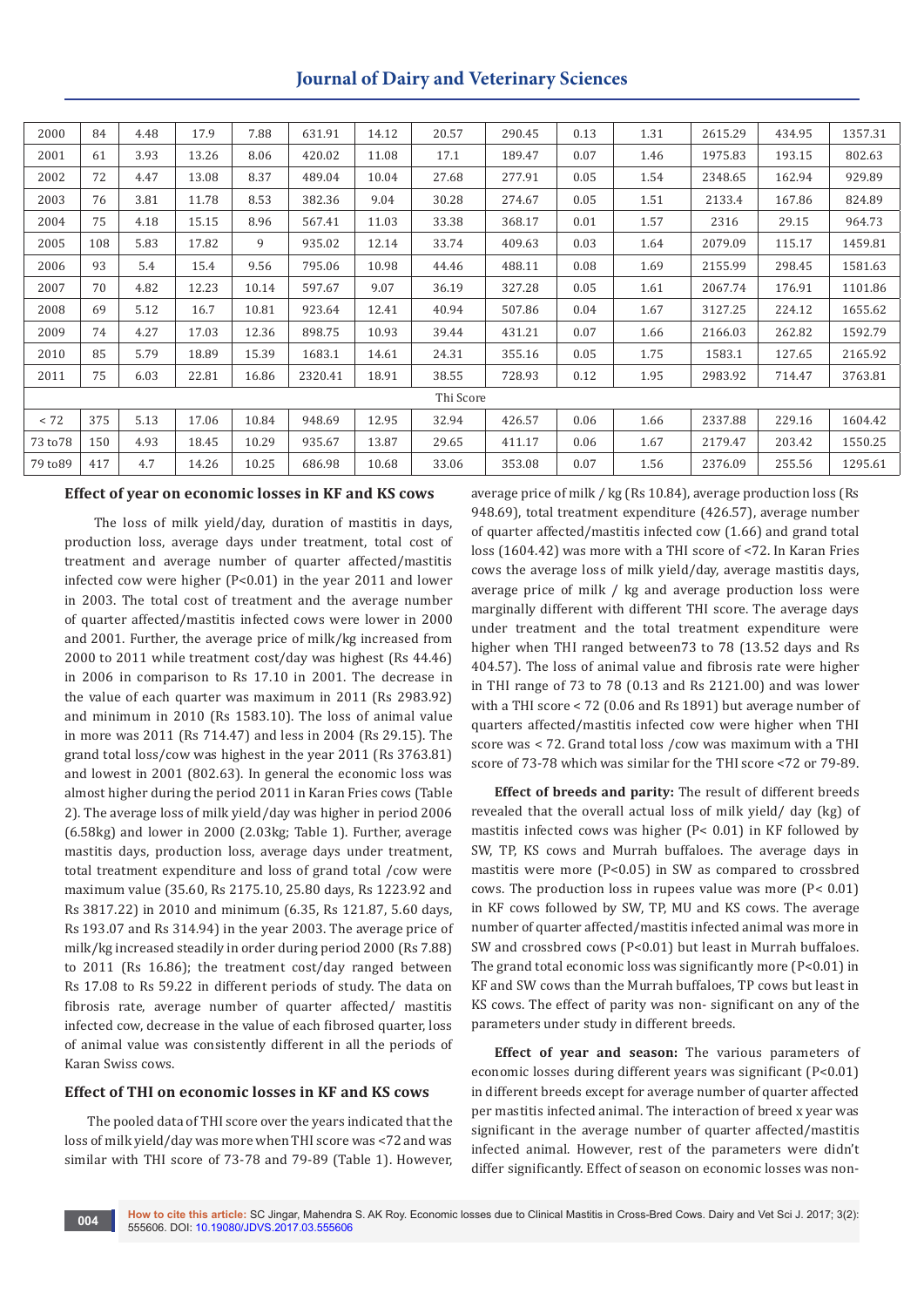significant in different breeds. The interaction of breed X year further supported this fact.

### **Discussion**

The total loss in indigenous SW and TP cows was more (Rs 1695.00) in this study than the crossbred (1597.64) cows and Murrah buffaloes (Rs 1498.44). Patel & Rao [2] estimated economic loss of Rs. 443.00 for Kankrej cow every year due to mastitis, out of which 12.29 percent was treatment cost. It has been found that cost per case or clinical mastitis was 54.47, 38.53 and 54.88 for amoxicillin, Cephapirin and oxytocin treatment in cattle [3]. However treatment cost/day was comparatively less in all the breeds of cows and corroborates earlier finding [4,5] Daily milk yield decline 2 to 4 weeks prior to clinical mastitis with a daily milk loss 5 kg in primiparous and 1 to 8 kg/day in multi-parous cows [6]. In this study the range was 4.45 to 5.40 kg irrespective of parity in KF cows and was more than the reported loss in milk (kg)/day in KF, KS and SW cows (2.1, 1.79, and 1.40kg) by Chand [7] and 2kg/d by Kuzomina [8] in buffaloes. The considerable variability in expenditure on treatment of mastitis was due to variation in treatment days, cost of medicine and health care of cows [8-11]. The average expenditure on drugs for treating mastitis has been reported ranging from Rs 7.81 to Rs 58/ case in different breeds of cows [9,12,13].

The incidence of mastitis in cows increased with increase in THI value of more than 72 as it initiates that stress and milk production starts declining [14]. THI value of 72-78 may cause very serious risk to milk production and requires efficient shelter and mechanical ventilation [15]. This was the reason of increased mastitis incidence in all the breeds in this study. It has been found that milk yield decreased by 0.41 kg/cow/day for each point increase in the THI values above 69 [16]. The adverse climatic condition of hot-humid and hot-dry season increases mastitis incidence in crossbred cows and the treatment cost of mastitis was Rs. 170.03 in winter, Rs 249.83 in summer, Rs 207.23 in rainy and Rs 212.35 in autumn season [17]. In summer buffalo' suffering from mastitis needs longer duration of treatment. Sharma et al. [18] observed variable milk yield losses and cost of treatment during different seasons indicating seasonal influence on mastitis as found in this study also. Considerable literature is available regarding the effect of THI and heat stress on milk production in cows and buffaloes [19] but comparative studies on mastitis incidence in different breeds is lacking. Several authors [17,18, 20] have reported incidence of mastitis during different seasons but the combined effect of temperature and humidity using THI is very scanty. In our study the lower THI value (<72) lead to more mastitis incidence in buffaloes and TP cows possibly due to being exposed to low ambient temperature during winter season in a loose housing system. Since buffaloes are more adoptive to harsh climatic condition, the incidence of clinical mastitis was less in Murrah buffaloes than the cow breeds in this study. However, non-significant effect of year on mastitis incidence was due to wide variability in climatic variable, management factors and number of observation in

each year. The non-significant effect of duration of dry period on mastitis incidence indicated goodness of the prepartum health management of cows and buffaloes. The high incidence in early lactation could be due to non-adaptation to milking operation, disturbed metabolic adjustment leading to poor body condition postpartum.

The stage of lactation is also an important factor affecting how dairy cows respond to heat stress. Johnson et al. [21] observed that the mid-lactating dairy cows were most heat sensitive compared to their early and late lactating counterparts. The nutritional-metabolic conditions of dairy cows during the different lactation stages might explain the higher heat sensitivity of mid-lactating dairy cows [22]. In fact, milk yield in early lactating cows is strongly supported by tissue stores mobilization and less by feed intake, whereas milk yield in midlactating cows is mostly supported by feed intake, which reaches a peak in this stage.

#### **References**

- 1. Singh PJ, Singh KB (1994) A study on economic losses due to mastitis in India. J Dairy Sci 47: 265-271.
- 2. Patel PR, Rao N (2001) Economic losses due to mastitis in Kankrej cows. Proceeding: Indian Veterinary Congress. VII Annual Conference of Indian Association for the advancement of Veterinary Research (IAAVR). Round Table on mastitis, February 2001 at college of veterinary science, PAU, Ludhiana, India, pp. 99-103.
- 3. [Eenennam AV, Gardner IA, Holmes J, Peranil L, Anderson RJ, et al.](https://www.ncbi.nlm.nih.gov/pubmed/8550918)  [\(1995\) Finacial analysis of alternative treatments for clinical mastitis](https://www.ncbi.nlm.nih.gov/pubmed/8550918)  [associates with environmental pathogens. J Dairy Sci 78\(9\): 2086-](https://www.ncbi.nlm.nih.gov/pubmed/8550918) [2095.](https://www.ncbi.nlm.nih.gov/pubmed/8550918)
- 4. Pan S (1981) Comparison among different strains of Friesian crosses for certain traits. MSc Dissertation, Kurukshetra University, Kurukshetra, India.
- 5. Prem Chand (1990) Studies on factors influcing the occurrence of mastitis in dairy animals. MSc Thesis, NDRI, Karnal, Haryana, India.
- 6. [Christel N \(2009\) Economic Impact of Mastitisin Dairy Cows. Doctoral](https://pub.epsilon.slu.se/1968/1/Christel_Nielsen_kappa.pdf)  [Thesis Swedish University of Agricultural Sciences Uppsala, Sweden.](https://pub.epsilon.slu.se/1968/1/Christel_Nielsen_kappa.pdf)
- 7. Kuzomina ZV (1981) Lowering of milk yield and quantity of milk in cows which had suffered from mastitis under commercial farm condition. Dairy Sci Abstr 43(3): 1697.
- 8. Natze RP (1976) The economics of mastitis control. Proc Large Herd Management Symposium. University of Florida, Florida.
- 9. Sarma PV, Rao SVN, Sampat SR (1987) Mastitis in crossbred cattle: An economic analysis. Indian Dairymam 39(10): 447-479.
- 10. Miller GY, Dorn CR (1990) Costs of dairy cattle diseases to producers in Ohio. Prev Vet Med 8: 171-182.
- 11. [Shpigel NY, Winkler M, Ziv G, Saran A \(1998\) Clinical, bacteriological](https://www.ncbi.nlm.nih.gov/pubmed/9638775)  [and epidemiological aspects of clinical mastitis in Israeli dairy herds.](https://www.ncbi.nlm.nih.gov/pubmed/9638775)  [Prev Vet Med 35: 1-9.](https://www.ncbi.nlm.nih.gov/pubmed/9638775)
- 12. Jadhav KL, Tripathi VN, Kale MM (1995) Economics of health disorders in Holstein X Sahiwal crossbred. Indian Journal of Animal Sciences 65(8): 949-951.
- 13. Aguirre D, Boschini C (1992) Comparison of milk yield of indigenous and imported Jersey cows during three completed lactations. 4. Analysis of  $\mathbb{R}^2$  -values for various models of the lactation curve. Ciencias Veterinarias Heredia 14(2): 15-23.